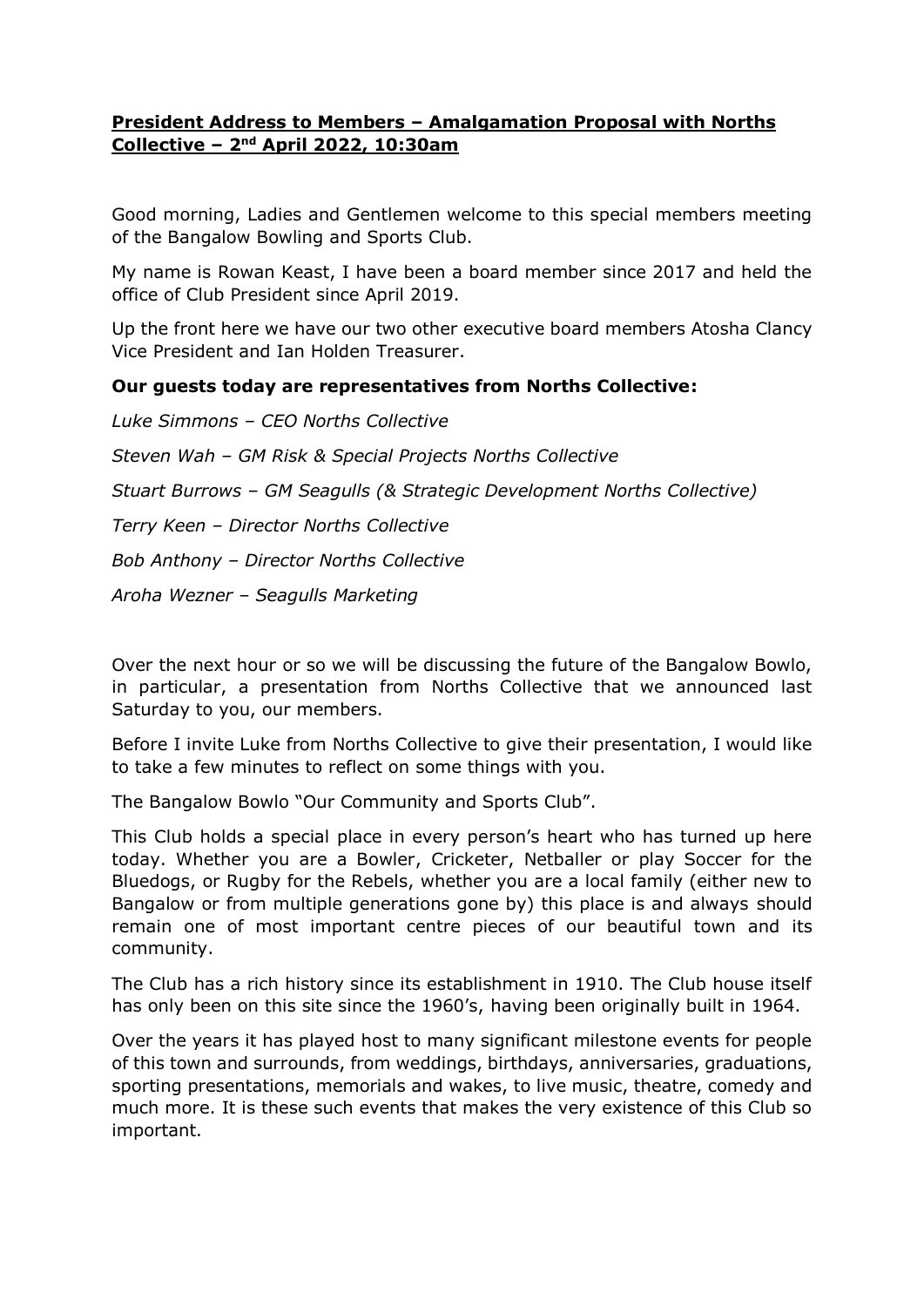This year marks the 10th anniversary since reopening from having been placed in voluntary administration, which was a truly devasting time for the Club and this town.

The journey of the past 10 years has been extraordinary, as any current or previous board member or manager will tell you.

The efforts of former President Brian Mackney and the Rescue Committee who breathed life back into the Club through coordinating the capital raise for a unit trust, funded entirely by our community and membership to buy the administrators out so the Club could reopen again.

Many tradies and friends stepped up to refresh the club for that April 2012 reopening.

Tony Hart was elected President of the new Board in August 2012, with Gerry Swain as Treasurer. When Tony stepped down, Gerry stepped up to take on the President role, and brought with him his tireless sick kick Jeff "Blocka" Nolan; (as a side note), Blocka retired from the Board in 2019 but continues to this day to pay our weekly bills among other things.

A new Secretary Manager Luke Wilson ran the club virtually on his own, before Shane Ironside took over in 2015. Shane began, with the Board and the now famous Stockpot Kitchen to build a whole new business from the ground up.

To more recent times, where our current board together with our experienced and dedicated General Manager Chris Watson and his team have navigated other influences, most specifically a global pandemic, which has made for a challenging operating environment not only for us but hospitality venues all over the country.

In order to for this Club to ensure a sustainable future there are some critical components that need to be addressed, which is the primary purpose of us gathering here today.

These components require us to look deeply at some of the core requirements to operate a successful business in our everchanging economic environment.

They require us to look closely at what skills, expertise, resources and financial capital are required to ensure this Club can remain relevant and sustainable for not only the current Bangalow families but future generations to come.

It is the Board and Management's job to ensure this Club is purposeful and sustainable, and it is my job as President to transparently deliver information to you, our Members.

Whatever the outcome in relation to whether we progress down the path of Amalgamation, I assure you it will be you, our members that will make the final decision on the future of this Club.

My skill set in my professional life is financial planning and corporate governance. Running this Club requires a significant and ever-increasing amount of planning and governance compliance.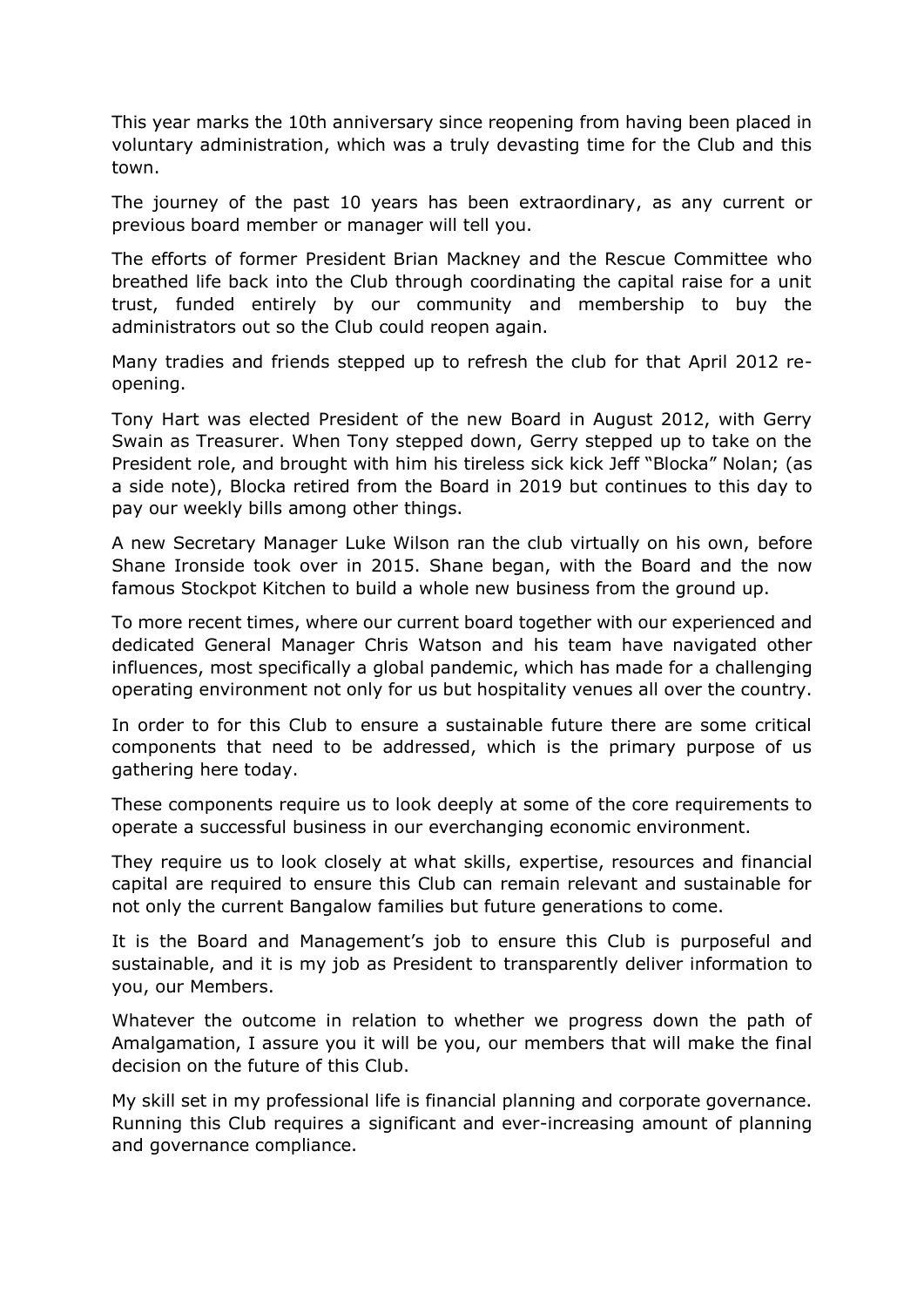It is evident to me after having served five years as a Director of the Club that we need to explore what options are available to us in order to secure a sustainable future.

This may require us to consider the option of partnering with a group that brings these essential planning and governance skills, significant and much needed financial capital for the building and its ongoing maintenance, and depth of industry knowledge to help successfully navigate through the twists and turns of running a complex business in the modern era.

The Club is trading well, in fact, just last week we had one of the best week's trade that we have had in months, but in reality, we have been treading water financially since the start of the pandemic. We are not moving to the next level as we'd hoped and planned for in our strategic vision. We lack capital to implement our strategic vision, and even 'when' or 'if' we are in the position to consider further capital raising in the future, how much will be enough? And on what terms can we genuinely afford to take on further debt risk as a small Club, and who will be the volunteer board of Directors that are prepared to sign off on it?

Another notable issue is Board succession: an enormous amount of voluntary time from a Board of skilled people is required to keep this Club afloat.

Board members both past and present have donated countless hours to assisting in running this place and choose to do so because they have a deep connection with the place and want for it to succeed.

Attracting and retaining volunteer Board members from a range of different skill sets is becoming more increasingly difficult. As evidence of this, in the 5 years I have been on this board I have made numerous attempts to encourage newcomers to join the Board from a broad cross section of skill sets, and the most common response I get unfortunately is "I'd really love to help but I just can't commit the time".

The demographics of this shire are changing rapidly, and the amount and quality of competition faced by the Bowlo in the food and beverage market will continue to increase. If something is not done to boost our financial capacity soon then I fear the efforts of the past decade may go to waste.

I know many of you when you review the proposal from Norths Collective will be concerned about what might happen in ten years' time when the proposed initial term of the MOU expires.

Luke and his team will hopefully alleviate many of these types of genuine concerns in their presentation and Q & A session today and over the coming weeks and months.

How did we get to this point?

The board and management have held regular strategic planning sessions over the years, where we take time to consider our requirements for the next 12 months, 3 -5 years and 10 years and beyond.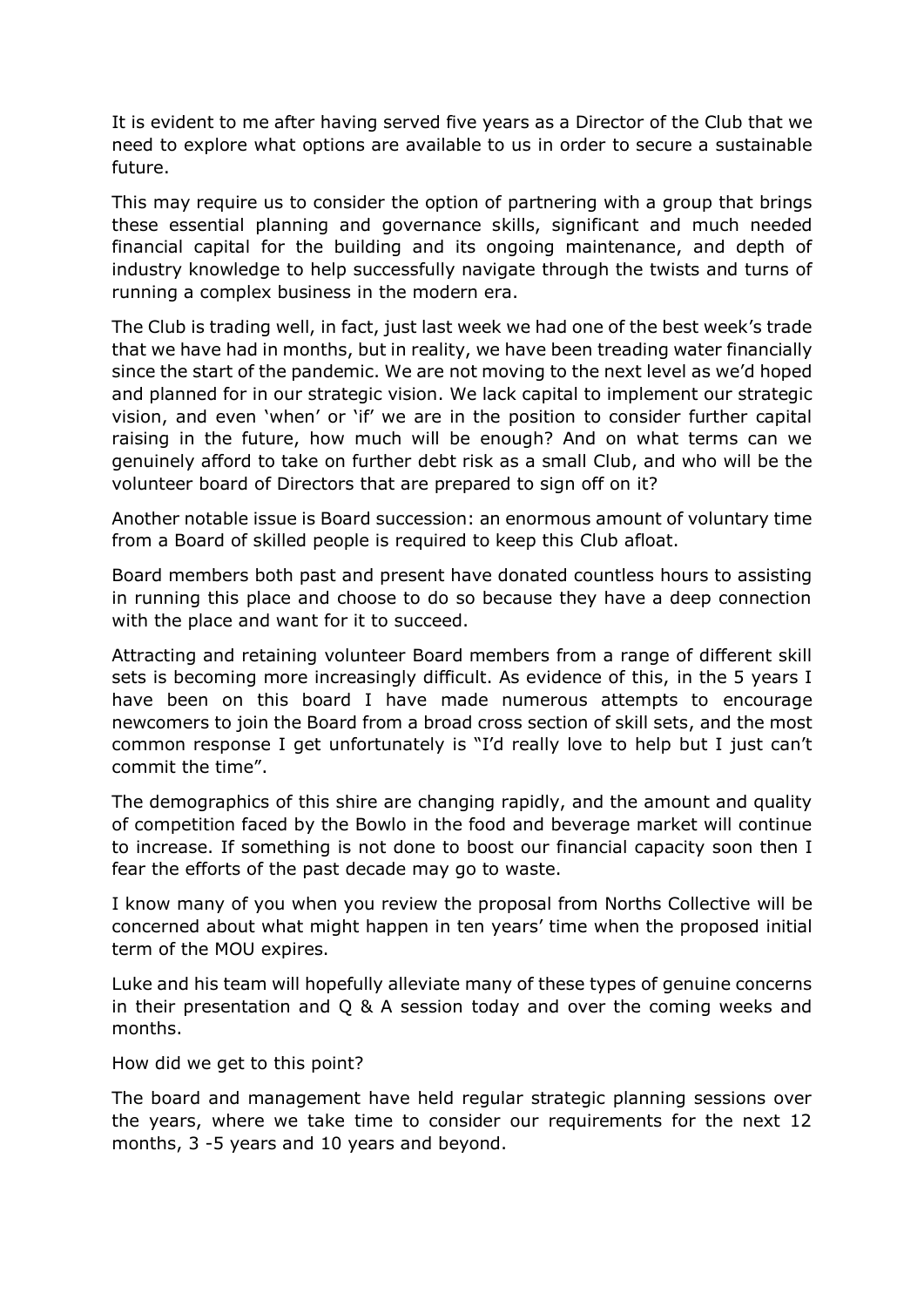We have many standing agenda items in these sessions, such as a financial management, a master building plan, site and building upgrades including the asbestos roof and increasing our solar power generation, sports sponsorship, community inclusion, local council engagement, legal and constitutional compliance, as well as reviewing internal systems such as stock control, IT, HR, member services, marketing and communication.

In preparation for our 2022/2023 strategic planning, and to gauge what some of our options might look like for the future, we contacted our Clubs NSW representatives who advise Clubs on strategy and development. We were introduced to Norths Collective for an initial discussion as they have a current expression of interest for Amalgamation with other Clubs. The Board and Chris Watson met shortly after with an enthusiastic Luke Simmons and team members of the Norths Collective to engage in an Amalgamation discussion.

I will leave the specific details of an Amalgamation process to Luke to explain in his presentation. However, I would like to take this opportunity to be clear to you, our members what 'this is' and equally important 'what this it is not'!

Let me start with what this is not:

*This is not:*

• Any form of bail out or soft landing. Whilst being some way off ideal, the Club is enjoying the return of much better trade in recent months since the challenges experienced during the Covid 19 pandemic.

# *This is not:*

• A done deal or a foregone conclusion

# *This is not:*

• Self-motivated or conflicted by any member of the Board or management of the Club

### *This is not:*

• The only option we have available to us

### *This is:*

• Being delivered to you with 100% transparency and control of outcome

# *This is:*

• A way to expedite our future strategic growth plans through a partnership with a well-funded, and likeminded group that shares our passion for purpose in our community and sporting clubs

### *This is:*

• A decision that will be made by you, the members